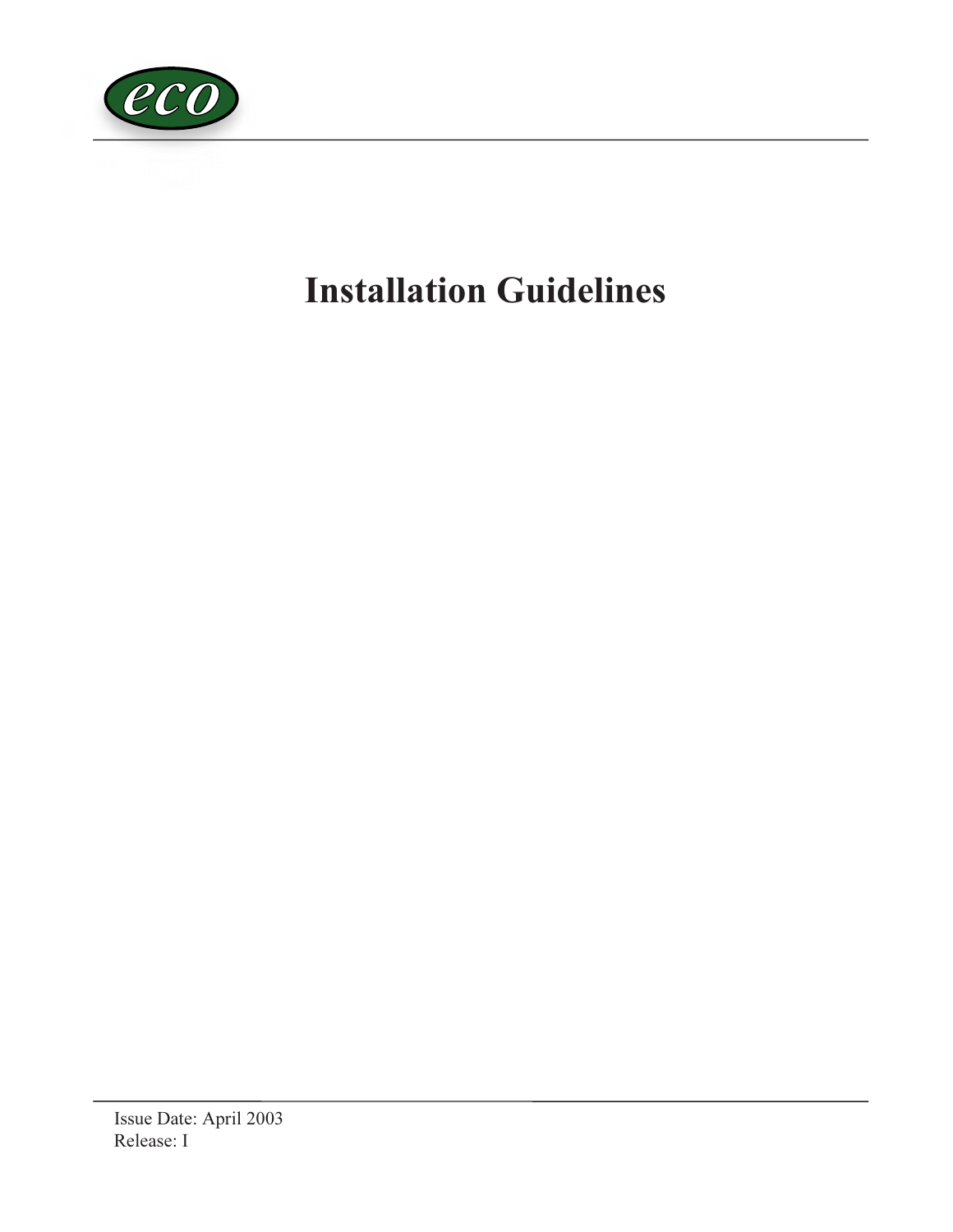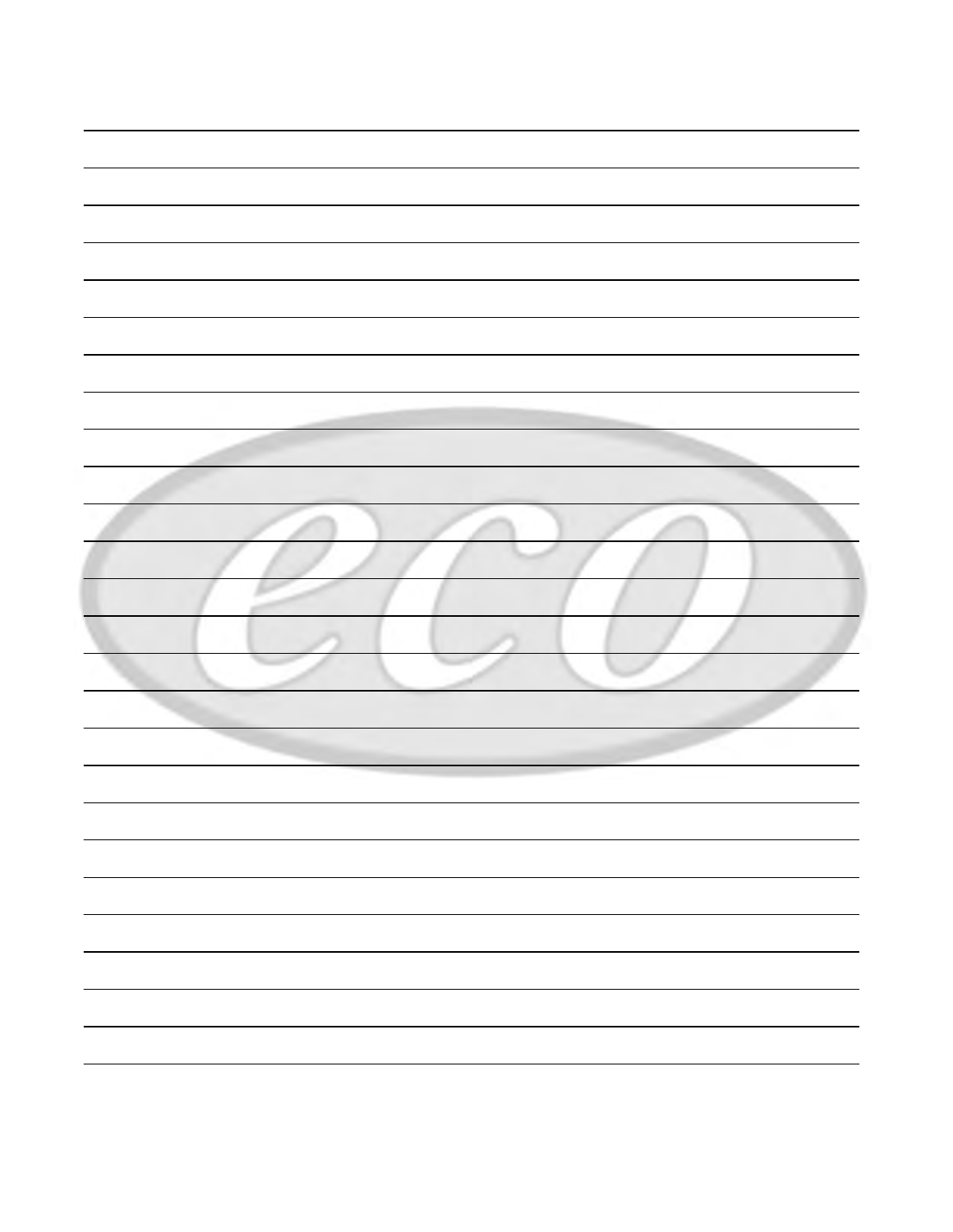

## Assembling and Cutting Standard System

The latching webs and connectors allow for quick and easy assembly of the forms. For the first course of forms, it is recommended that (3) rows of connectors be installed for a total of (18) per block in order to resist the pressure being exerted on the forms from the concrete. These connectors should be installed at the 1, 3, and 5 web "T" locations. Subsequent courses only require (2) rows of connectors be installed, for a total of (12) per block. These connectors should be installed at the 2 and 5 web "T" locations.



Technical Tip: Use  $1<sup>st</sup>$  assembled block as a jig to assemble successive blocks. More experienced builders may elect not to use (3) connectors on the bottom course.